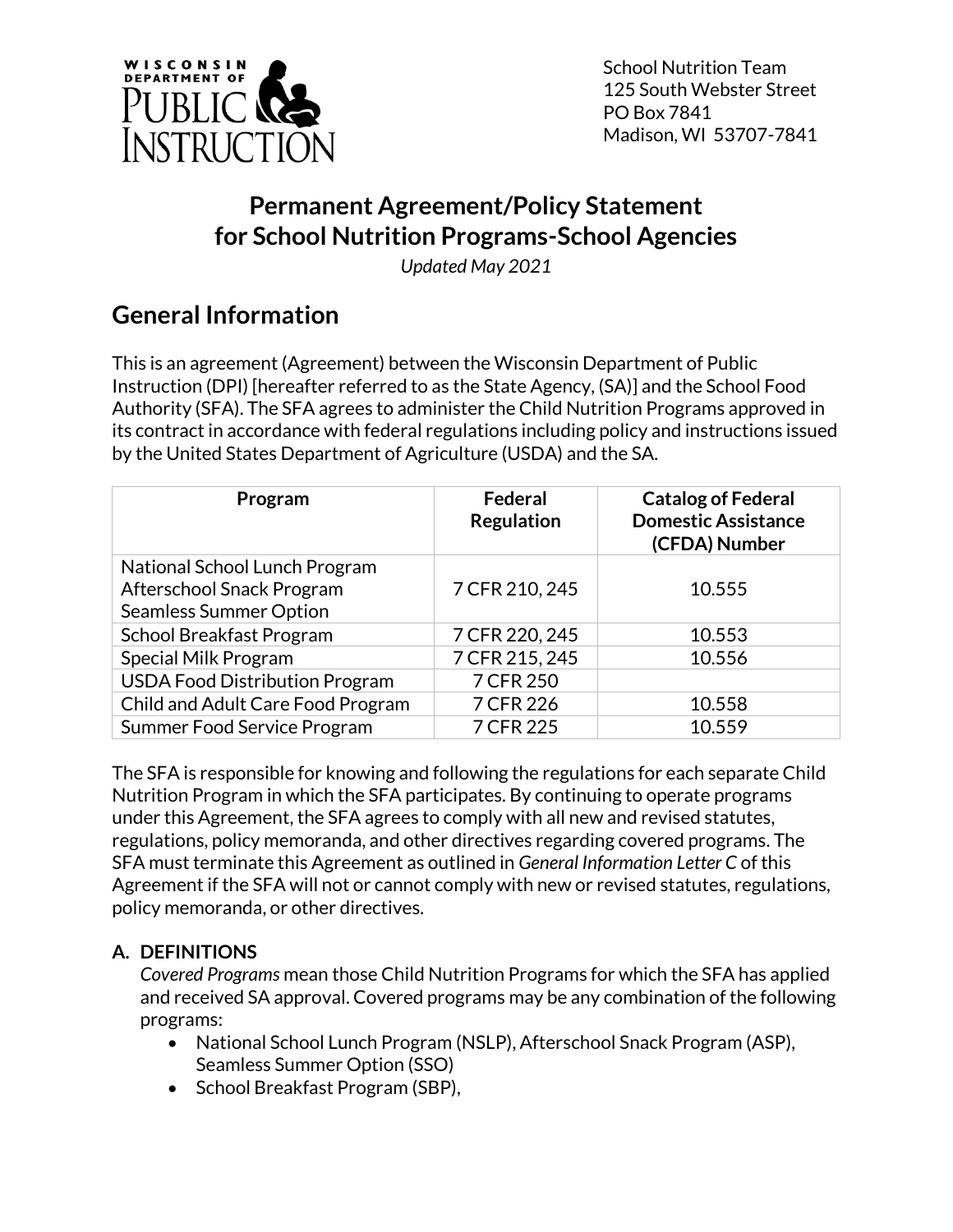School Nutrition Programs Permanent Agreement/Policy Statement

- Special Milk Program (SMP),
- USDA Food Distribution Program (FDP),
- Child and Adult Care Food Program (CACFP), and
- Summer Food Service Program (SFSP).

*Participant* means children who are eligible to participate in covered programs.

*School Food Authority* (SFA) means, as defined in NSLP regulations 7 Code of Federal Regulations (CFR) 210.2, the governing body which is responsible for the administration of one or more schools; and has the legal authority to operate the program therein or be otherwise approved by the USDA Food and Nutrition Services (FNS) to operate the program.

*School* means: (a) An educational unit of high school grade or under, recognized as part of the educational system in the State and operating under public or nonprofit private ownership in a single building or complex of buildings; (b) any public or nonprofit private classes of preprimary grade when they are conducted in aforementioned schools; or (c) any public or nonprofit private residential child care institution, or distinct part of such institution, which operates principally for the care of children, and if private, is licensed to provide residential child care services under the appropriate licensing code by the state or a subordinate level of government, except for residential summer camps which participate in the SFSP for Children, Job Corps centers funded by the Department of Labor, and private foster homes.

*State Agency* (SA) means the state administering agency of USDA Child Nutrition Programs. In Wisconsin, the SA is the DPI School Nutrition Team.

### **B. APPROVED PROGRAMS AND TIME PERIODS**

This Agreement applies to the Child Nutrition Program listed in the definition of "covered programs" above, for which the SA has approved the SFA's participation. This Agreement remains in effect until terminated by either party in accordance with the section titled "*Amendment and Termination of Agreement"*.

### **C. AMENDMENT AND TERMINATION OF AGREEMENT**

The SA may amend this Agreement unilaterally. However, either the SA or the SFA may propose amendments. Amendments by the SA are not subject to approval by the SFA. By continuing to operate the covered programs after an amendment to this Agreement, the SA and the SFA agree to comply with the amendment. If the SFA will not or cannot comply with an amendment, the SFA must terminate the Agreement in accordance with this section.

This Agreement may be terminated in accordance with the program statutes, program regulations, and 2 CFR Part 200 for either public or private organizations.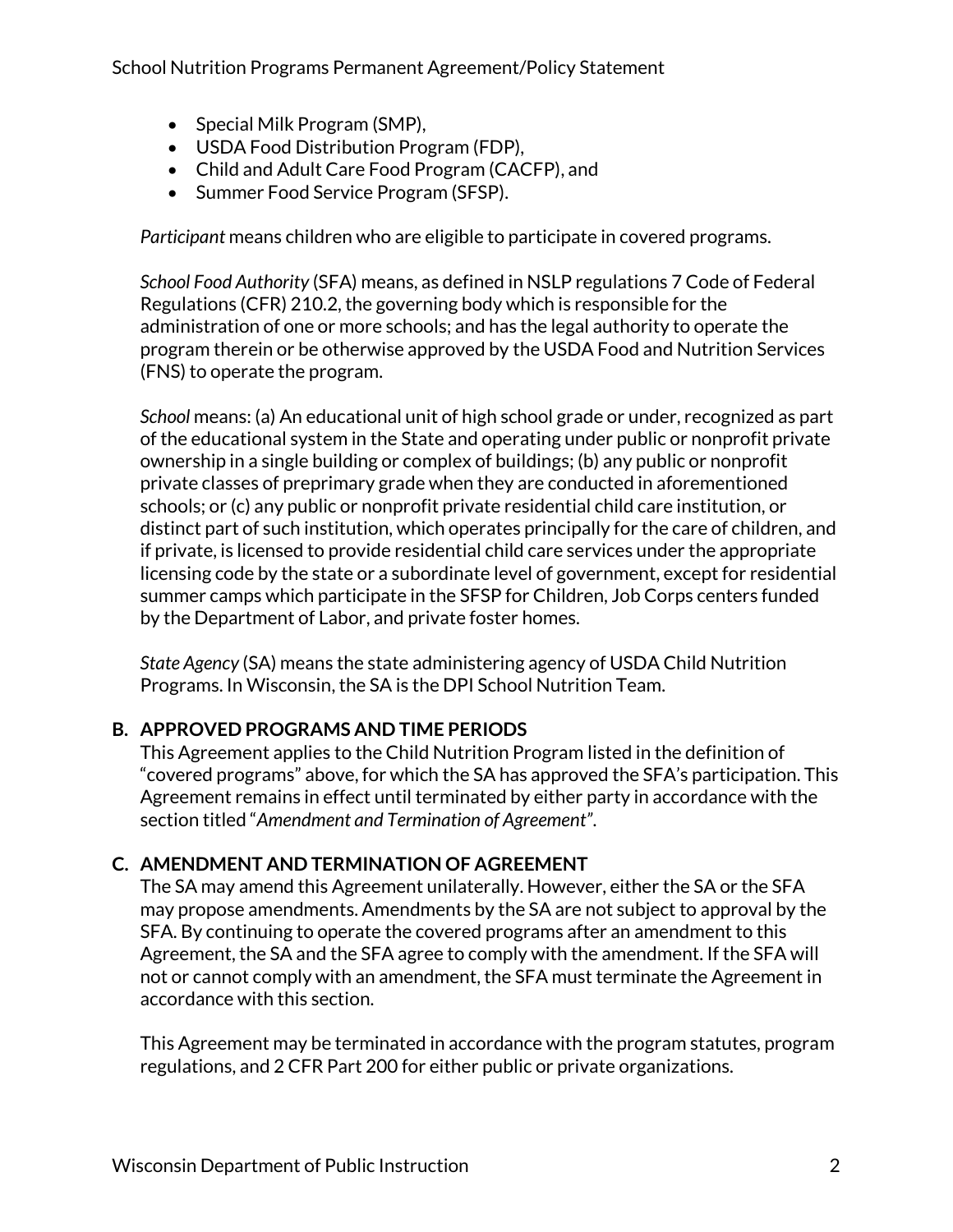### **D. GENERAL CONDITIONS FOR ALL CHILD NUTRITION PROGRAMS**

- 1. Any SFA listed in the online application and approved by the SA shall be part of this Agreement.
- 2. The Agreement shall be effective from the date the Agreement and specific program application is approved by the SA. The SA's agreement to reimburse the SFA is contingent upon availability of federal funds appropriated to the federal Child Nutrition Programs. No legal liability on the part of the government for payment of any money shall arise unless and until such appropriations have been approved. Reimbursement is contingent on the required applications, documentation, and reports being submitted to the SA before the stated deadline established for each separate Child Nutrition Program.
- 3. The Agreement remains in effect until terminated by either party. Terms of the Agreement may be modified or terminated by mutual written consent between the SA and the SFA. SFAs shall be given written notice in advance of the effective date of an amendment. No termination, suspension, or expiration of this Agreement shall affect the obligation of the SFA to maintain records and to make such records available for audit.
- 4. The SFA has the right to appeal decisions made by the SA that affect participation in the program or claims for reimbursement.
- 5. The SA, the USDA, and other state or federal officials have the right to make announced or unannounced reviews of SFA operations during the normal hours of SFA operations.
- 6. The SFA shall cooperate with the USDA officials and the SA and their contractors conducting evaluation or research in programs authorized under the Richard B. Russell National School Lunch Act and the Child Nutrition Act.
- 7. The SFA will make no discrimination against any child because of his or her eligibility for free or reduced-price meals in accordance with 7 CFR 245 and the following Policy Statement for Free and Reduced-Price Meals and Free Milk.
- 8. The SFA will comply with the requirements of:
	- Title VI of the Civil Rights Act of 1964 (42 U.S.C. 2000d et seq.);
	- Title IX of the Education Amendments of 1972 (20 U.S.C. 1681 et seq.);
	- Section 504 of the Rehabilitation Act of 1973 (29 U.S.C. 794);
	- The Age Discrimination Act of 1975 (42 U.S.C. 6101 et seq.);
	- all USDA regulations regarding nondiscrimination (7 CFR Parts 15, 15a, and 15b)
	- Department of Justice Enforcement Guidelines, 28 CFR Part SO.3 and 42, and;
	- FNS Instruction 113-1 (which includes annual civil rights training), directives and guidance to the effect that no person shall, on the grounds of race, color, national origin, age, sex, or disability, be excluded from participation in, be denied benefits of, or otherwise be subject to discrimination under any program or activity for which the program applicant receives federal financial assistance from FNS; and hereby gives assurance that it will immediately take measures necessary to effectuate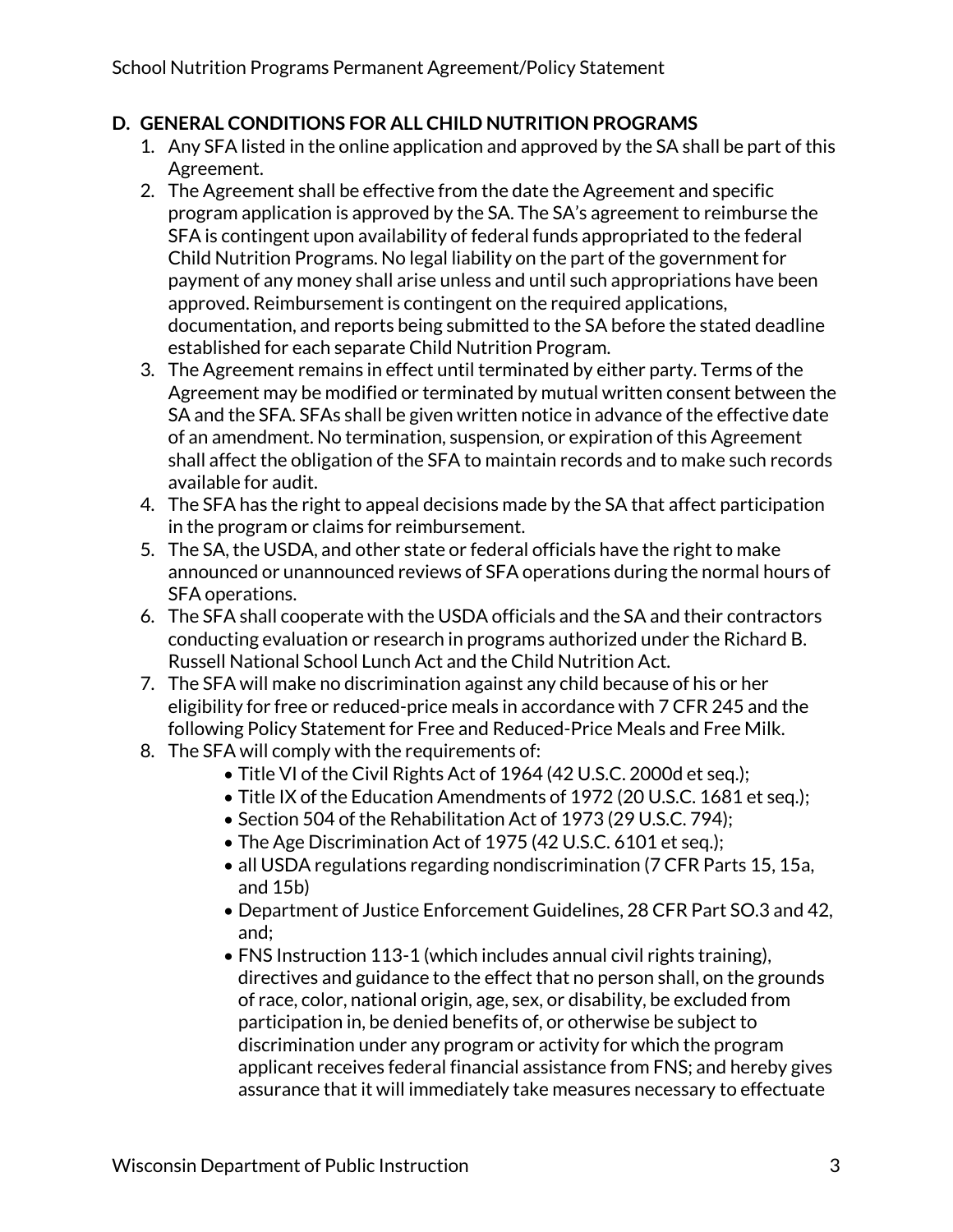this Agreement. This includes submitting all discrimination complaints received by the SFA to USDA utilizing the USDA Program Discrimination Complaint Form found on the SA Civil Rights webpage. By accepting this assurance, the SFA agrees to compile data, maintain records, and submit reports, as required, to permit effective enforcement of the nondiscrimination laws and permit authorized USDA and SA personnel during normal working hours to review such records, books, and accounts as needed to ascertain compliance with nondiscrimination laws. If there are any violations of this assurance, the USDA FNS shall have the right to seek judicial enforcement of this assurance. This assurance is binding on the program applicant and its successors, transferees, and assignees, as long as they receive assistance or retain possession of any assistance from the SA.

### **E. REQUIREMENTS THE SA AGREES TO:**

- 1. Reimburse the SFA, to the extent available funding, for meals meeting the nutritional requirements served to children attending the schools participating in the Child Nutrition Programs covered by this Agreement. The amount of reimbursement during any fiscal year shall be paid in accordance with the allowable rates established by the USDA regulations.
- 2. Allocate USDA Foods (formerly Commodities), to the extent available and allowable, to the SFA for the Child Nutrition Programs covered by this Agreement.
- 3. Promptly notify the SFA in writing of any change in the nutrition standards, meal pattern requirements, the assigned rates of reimbursement or USDA Foods.

### **F. REQUIREMENTS THE SFA AGREES TO (for all programs):**

- 1. Comply with the intent and purpose of program statutes and program regulations cited in this Agreement, and memoranda, directives, and other guidance as issued by the SA for covered programs. This Agreement incorporates the statutory and regulatory provisions applicable to covered programs by reference.
- 2. Provide eligible participants with meals, snacks, or milk, in accordance with nutritional and other requirements specified for each covered program.
- 3. Provide free and reduced-price meals or snacks or free milk (if participating in free milk option of SMP) to participants according to the applicable policy statements for covered programs as listed below.
- 4. Submit claims for reimbursement, program applications, and other required information as prescribed by the SA.
- 5. Accept final financial and administrative responsibility for management of an effective food service.
- 6. Adhere to all federal, state, and local procurement and contracting regulations and laws, per 2 CFR Part 200.
- 7. Operate a nonprofit food service, use program income only for program purposes, and maintain a financial system as prescribed by the SA.
- 8. Complete corrective actions issued by the SA during an Administrative Review (AR) within timeframes specified by the SA.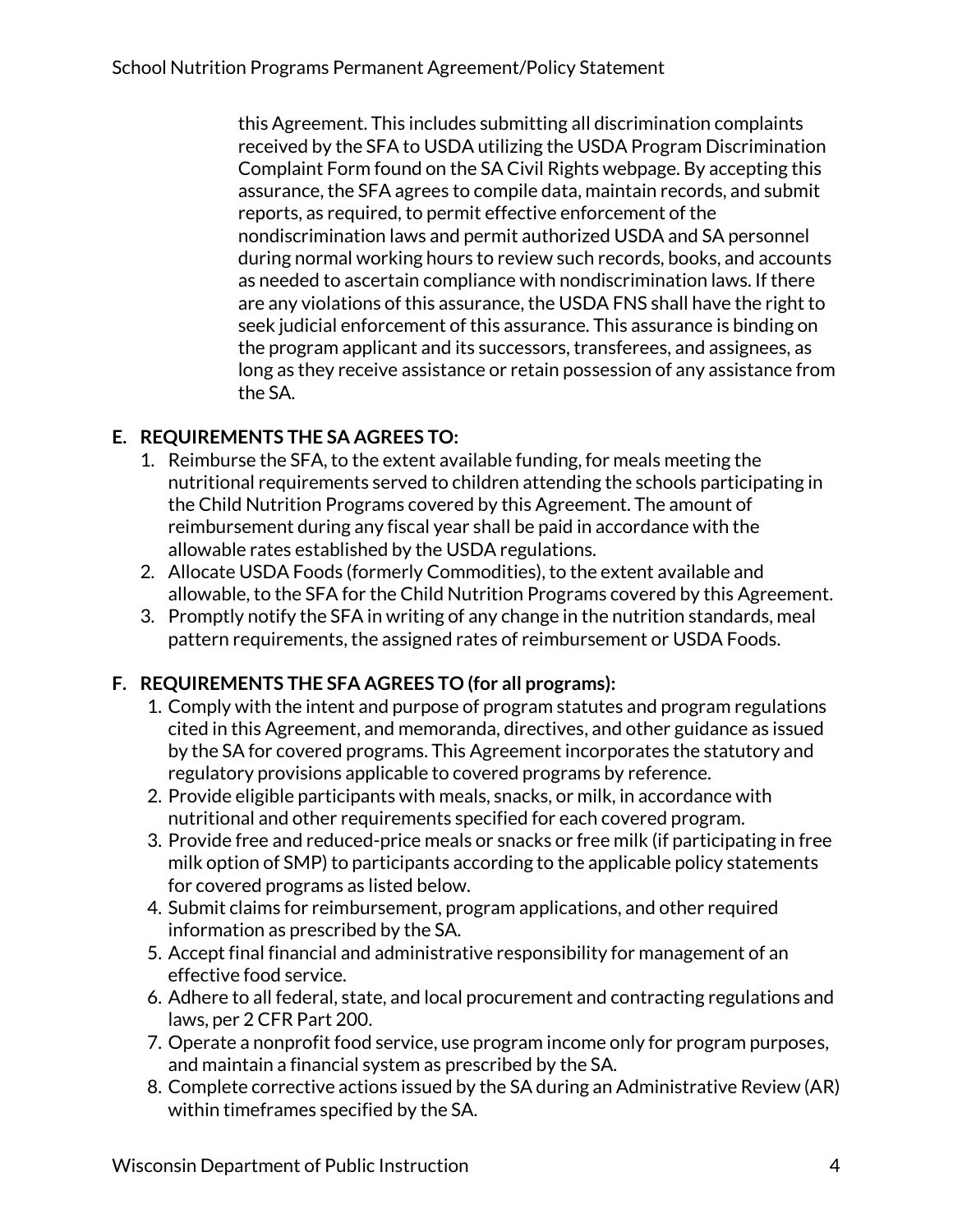### **Program Specific Requirements: School Meal and Milk Programs**

### **NSLP, ASP, SSO, FDP, and SBP**

The SFA and participating schools under its jurisdiction agree to comply with all provisions of 7 CFR Part 210 – *National School Lunch Program*; Part 220 – *School Breakfast Program* (if applicable); Part 245 – *Determining Eligibility for Free and Reduced-Price Meals and Free Milk in Schools*; Part 250 – *Donation of Foods for Use in the United States, its Territories and Possessions and Areas under its Jurisdiction*.

- 1. Meals and snacks must meet the food and nutrition requirements for the specific programs in accordance with 7 CFR 210.10 (b) and 7 CFR 220.8.
- 2. Maintain accurate production records and crediting information for all meals/snacks claimed for reimbursement. These records must show how the meals offered contribute to the required food components and food quantities for each age/grade group every day 7 CFR 210.10(a)(3) and 220.8(a)(3).
- 3. Serve snacks in an afterschool program sponsored or operated by the SFA that provides children with regularly scheduled activities in an organized, structured, and supervised environment and includes educational or enrichment activities.
- 4. Price the meal and/or snack as a unit.
- 5. Serve meals and snacks free or at a reduced-price to all children who are determined by the SFA to be eligible for such meals or snacks in accordance with 7 CFR 245 and the SFA Policy Statement for Free and Reduced-Price Meals of this Agreement.
- 6. Count the number of free, reduced-price, and paid reimbursable meals/snacks served to eligible children at the point of service, or through another counting system if approved by the SA.
- 7. Ensure the point of service is located after all components of a reimbursable meal have been offered or through another counting system, if approved by the SA as set forth in 7 CFR 210.2
- 8. Observe the requirements for and limitations on any competitive school food service as set forth in 7 CFR 210.11(b) and 220.12.
- 9. Maintain necessary facilities for storing, preparing, and serving food and operating the food service program in compliance with all sanitation and health standards as required by applicable SA and/or local laws and regulations. Comply with the food safety inspection requirements specified in program regulations as outlined in 7 CFR 210.13 and 220.7.
	- $\circ$  Obtain food for use in the programs from an approved food source, as specified in the Wisconsin Food Code.
	- o Maintain compliance with the Wisconsin Food Code guidelines.
	- $\circ$  Obtain a minimum of two food safety inspections per school year conducted by a state or local governmental agency responsible for food safety inspections. Schools participating in more than one Child Nutrition Program shall only be required to obtain a minimum of two food safety inspections per school year if the food preparation and service for all meal programs take place at the same facility. Schools shall post in a publicly visible location a report of the most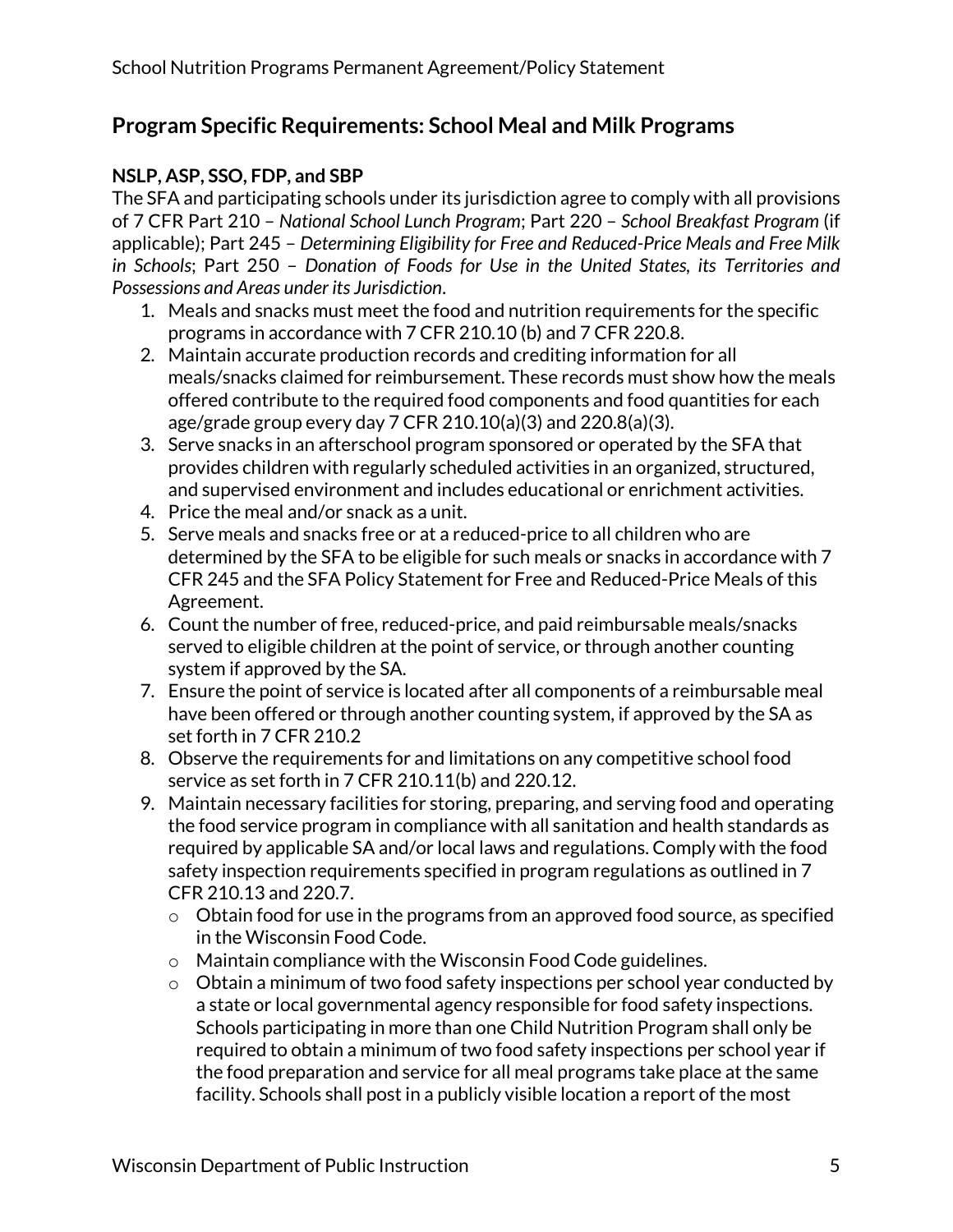recent inspection conducted and provide a copy of the inspection report to a member of the public upon request.

- 10.Claim reimbursement at the assigned rates only for reimbursable free, reducedprice, and paid meals/snacks allowable under the program(s) covered by this Agreement as verified by point of service meal count records only served to eligible children in accordance with 7 CFR Parts 210 and 220.
- 11.Claim reimbursement at the assigned rates only for snacks served on days that school is in session to children through the age of 18 and children who turn 19 years of age during the school year, or students with special needs up to age 21.
- 12.Agree that the SFA official signing the claim shall be responsible for reviewing and analyzing meal counts to ensure accuracy as specified in 7 CFR 210.8 governing claims for reimbursement.
- 13.Submit claims for reimbursement in accordance with 7 CFR 210.8 and 220.11. Claims must be submitted no later than 60 calendar days following the last day of the full month covered by the claim. The SFA is responsible for following internal controls including edit checks and on-site monitoring reviews for SFAs with more than one school.
- 14.Acknowledge that failure to submit accurate claims will result in the recovery of an overclaim and may result in the withholding of payments, suspension, or termination of the program as specified in 7 CRF 210.25 and 220.19. If failure to submit accurate claims reflects embezzlement, willful misapplication of funds, theft, or fraudulent activity, the penalties specified in 7 CFR 210.26 and 220.6 shall apply.
- 15.Maintain a nonprofit school food service account and use all income for allowable program purposes, except that such income shall not be used to purchase land, acquire, or construct buildings.
- 16.Observe the requirements for and limitations on the use of nonprofit school food service revenues in accordance with 7 CFR 210.14(a), 220.12(a), and 2 CFR Part 200 as applicable.
- 17.Limit net cash resources to an amount that does not exceed a three (3) month average of operating expenditures except for such excess amounts that have been approved by the SA, in accordance with  $7$  CFR 210.19(a) and 220.7(e)(1)(iv).
- 18.Maintain a financial management system as prescribed under 7 CFR 210.14 and 220.7(e)(1). Resource Management covers:
	- a. Nonprofit school food service
		- b. Net cash resources
		- c. Financial assurances
		- d. Use of donated foods
		- e. Pricing paid lunches
		- f. Revenue from nonprogram foods, and
	- g. Indirect costs
- 19.Comply with the requirements of USDA regulations regarding financial management (2 CFR Part 200 as applicable).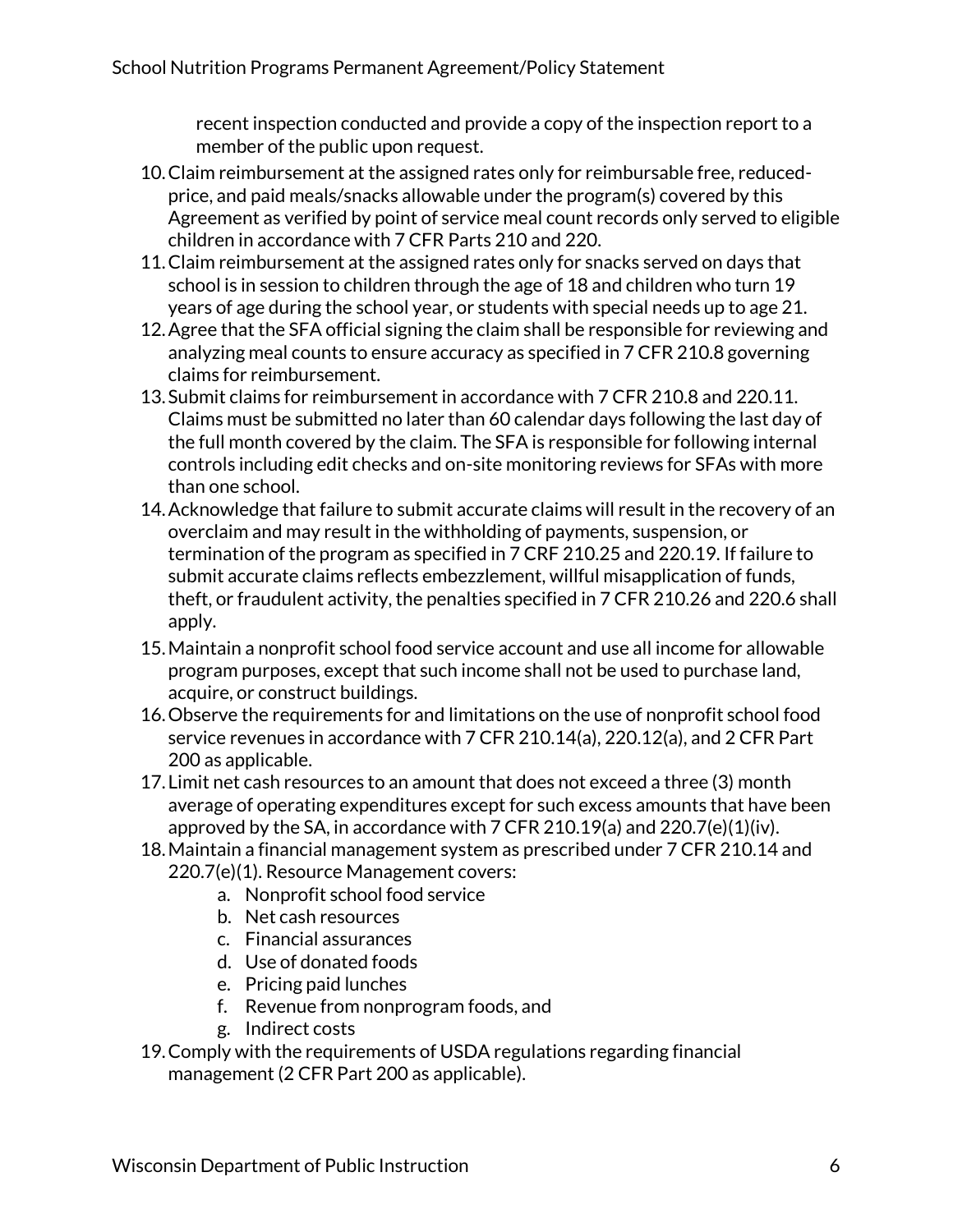- 20.Provide and distribute an Unpaid Meal Charge Policy annually, per USDA Policy Memo SP 46-2016, in writing to households that clearly communicates how the SFA addresses student meal debt.
- 21.Maintain files of currently approved and denied free and reduced price applications, respectively, and the names of children approved for free or reducedprice meals based on documentation certifying that the child is included in a household approved to receive benefits under the FoodShare, Food Distribution Program on Indian Reservations (FDPIR), Medicaid, or W-2 cash benefits, or the child has been otherwise certified for free or reduced-price meals by an appropriate authority authorized by the USDA and SA.
- 22.Retain the individual applications for free and reduced-price lunches, breakfasts, and meal supplements submitted by families for a period of three years after submission of the final claim for reimbursement for the fiscal year unless there is an audit finding that has not been resolved. In that case, the records shall be retained beyond the three-year period as long as required for the resolution of the issues raised by the audit.
- 23.Complete an on-site monitoring review of each Afterschool Snack Program (ASP) twice annually. The first review shall be made during the first four weeks of the snack service each school year. The second review shall be completed later in the school year. An ASP operating year-round shall complete the on-site monitoring review during the first four weeks of its initial year of operation, once more during its first year of operation, and twice each school year thereafter.
- 24.Every school year, prior to February 1, each SFA with more than one site shall perform no less than one on-site monitoring review of the lunch counting and claiming system employed by each school under its jurisdiction as stated in 7 CFR 210.8(a)(1). The Administrative Review (AR) final rule adds this review requirement for the School Breakfast Program (SBP) at 7 CFR Part 220.11(d)(1). SFAs are required to establish internal controls which ensure the accuracy of meal counts prior to the submission of the monthly claim for reimbursement. The internal controls must include an on-site review of the readily observable general areas of review identified under 7 CFR 210.18(h) and the meal counting and claiming system employed by each school (as defined in 7 CFR Part 210.2) approved to participate in the NSLP and at 50% of the schools approved to participate in the SBP within the jurisdiction of the SFA. While the annual requirement is to complete 50% of the schools approved to participate in the SBP in the SFA's jurisdiction, each school approved to participate in the SBP must be reviewed at least once every two years.
- 25.If the on-site monitoring review discloses problems with a school's meal counting or claiming procedures, the SFA must ensure that the school implements corrective action, and within 45 days of the review conduct a follow-up on-site review to determine that the corrective action resolved the problems.
- 26.Adhere to the hiring and annual training and tracking requirements as referenced in the Final Rule of Professional Standards for School Nutrition Programs Personnel as required by the Healthy, Hunger-Free Kids Act of 2010.
- 27.Establish and implement a Local Wellness Policy in accordance with 7 CFR 210.31.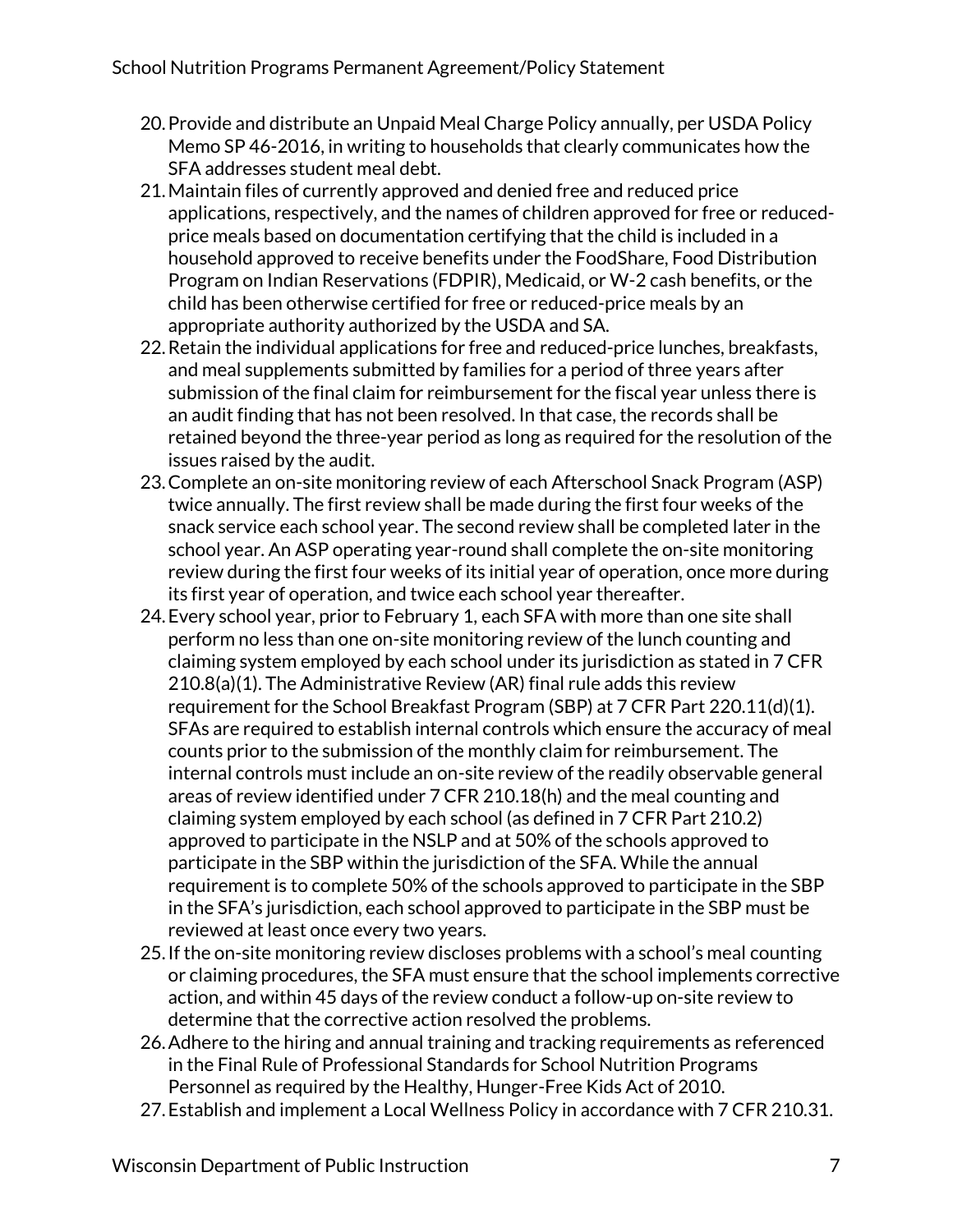- 28.Adhere to the Nutrition Standards for All Food Sold in School (Smart Snacks) in accordance with 7 CFR 210.11 which established nutrition standards for all foods sold in schools, outside of food served as part of the National School Lunch and School Breakfast Programs.
- 29.Upon request, must make all accounts and records pertaining to its school food service available to the SA and to USDA FNS, for audit or review purposes, at a reasonable time and place. Such records should be retained for three years after the date of the final claim for reimbursement for the fiscal year to which they pertain, except if audit findings have not been resolved. In this case, the records shall be retained beyond the three-year period as long as required for the resolution of the issues raised by the audit.
- 30.If SFA desires to participate in the USDA Foods Program (7 CFR 250) it will need to enter into an agreement to receive donated foods as required by 7 CFR 250. Furthermore, an SFA desiring to participate in the USDA Foods Program must agree to the following:
	- a. Follow procedures established by the SA in compliance with the "Policy and Procedures for the Wisconsin USDA Foods Program".
	- b. Accept and use, in as large quantities as may be efficiently utilized in its nonprofit school food service, such foods as may be offered as a donation by the USDA Food Distribution Program in accordance with 7 CFR 250.
	- c. Request all USDA Foods through SA's internet-based ordering system per frequency and methods indicated by SA procedures, policies, and guidance.
	- d. If participating in commercial distribution or direct diversion of USDA Foods into end products, the SFA shall enter into an agreement as stipulated by SA.
	- e. Follow procedures established by the SA in compliance with USDA Foods Hold and Recall Procedures and Wisconsin USDA Foods Hold and Recall Procedures.
	- f. All income accruing from the use of USDA Foods shall be deposited in the SFA's nonprofit school food service account.
	- g. Be responsible to the SA for any improper distribution or use of USDA Foods or for any loss of, or damage to, USDA Foods caused by SFA's fault or negligence.
	- h. Preserve the right to assert claims against other persons or entities to which USDA Foods are delivered for care, handling, or distribution on the SFA behalf.
	- i. Take actions to obtain restitution in connection with claims for improper distribution, use or loss of, or damage to USDA Foods.

### **SMP**

If participating in the SMP, the SFA will comply with all requirements of 7 CFR Part 215 – *Special Milk Program* and if applicable Part 245 – *Determining Eligibility for Free and Reduced-Price Meals and Free Milk in Schools*.

1. Operate a nonprofit milk service.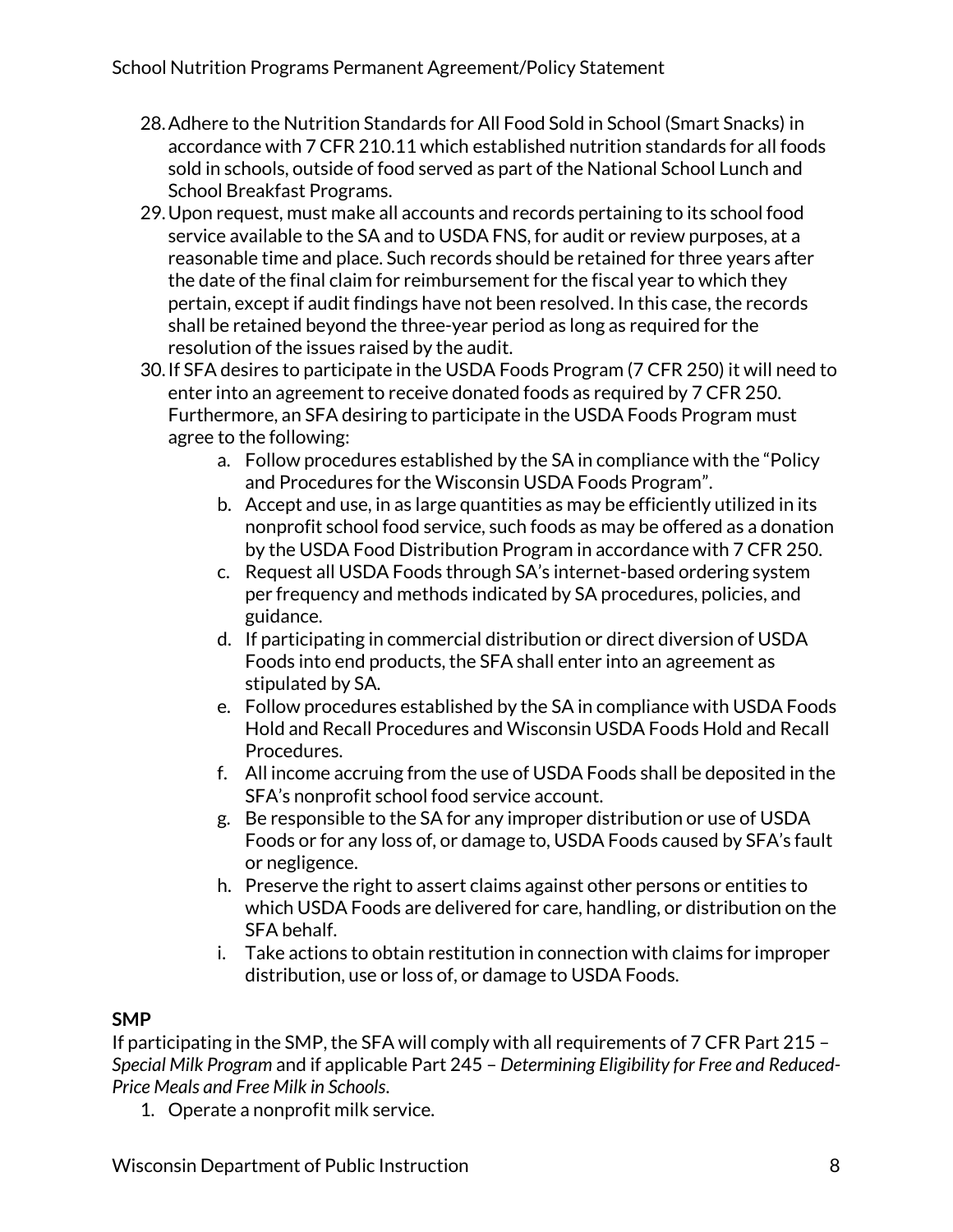- 2. Claim reimbursement only for milk as defined in 7 CFR 215 and in accordance with the provisions of Sections 215.8 and 215.10.
- 3. Submit claims for reimbursement in accordance with 7 CFR 215.8 and 215.10 and procedures established by the SA.
- 4. Maintain a financial management system as prescribed by SA.
- 5. If electing to serve milk at no charge only to needy children under 7 CFR 215.7(d)(2), the SFA agrees to serve milk free to all eligible children, at times that milk is made available to non-needy children under the SMP.
- 6. Determine eligibility for free milk for children who are not categorically eligible in accordance with current USDA income eligibility guidelines.
- 7. Comply with all requirements applicable to offering free milk in 7 CFR 245 *Determining Eligibility for Free and Reduced-Price Meals and Free Milk.* Retain the individual applications for free milk submitted by families for a period of three years after the end of the fiscal year to which they pertain, except that, if audit findings have not been resolved. In this case, the records shall be retained beyond the three-year period as long as required for the resolution of the issues raised by the audit.
- 8. Adhere to the Policy Statement below when providing free milk as described for the provision of free school meals of this Agreement except for the provision requiring verification of applications.
- 9. Abide by the hearing procedures in accordance with 7 CFR 245.7 and the nondiscrimination practices in accordance with 7 CFR 245.8.

### **CACFP**

If participating in the CACFP, SFA will comply with all requirements of 7 CFR 226 - *Child and Adult Care Food Program*.

- 1. Certify that loan collateral costs will not be charged to the CACFP. The SFA further certifies that advance payment of CACFP funds or sponsored facility reimbursement payments will not be used as the basis (whole or in part) for securing a loan.
- 2. Ensure that meals are served free or at a reduced price to all participants eligible for free or reduced-price meals in accordance with the SA's household size-income statements, and an approved Pricing Program Addendum is on file with the SA, when the institution elects a separate charge for meals.
- 3. Outside of School Hours Centers and At Risk After School Hours Care Sites: In accordance with USDA guidance, Outside of School Hours Centers and At Risk After School Hours Care Sites participating in the CACFP are not required to be licensed unless there is a state or local requirement for licensing. As a condition of receiving federal reimbursement under the CACFP, the SFA that:
	- a. Outside of School Hours Centers and At Risk After School Hours Care Sites participating in the CACFP under the SFAs' Application/Agreement which are not licensed, are not required to be licensed based on the Department of Children and Families criteria that "No person may for compensation provide care and supervision for four or more children under the age of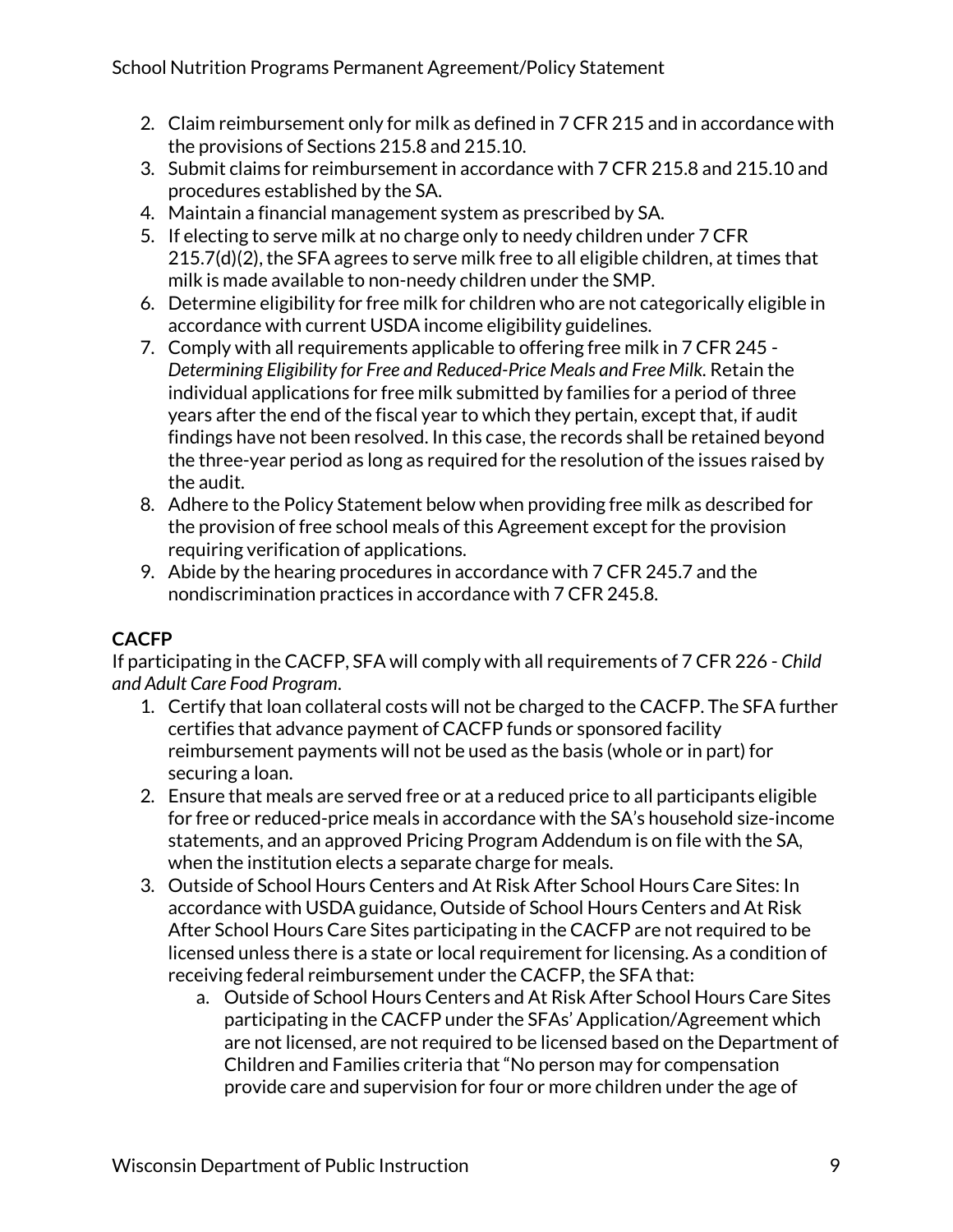seven for less than 24 hours a day unless that person obtains a license to operate a day care center from the department, Sec. 48.65(1) Wis. Stats.

- b. The SFA shall require Outside of School Hours Centers and At Risk After School Hours Care Sites to advise the sponsor of any change in conditions that may require such sites to be licensed and that such requirement shall be part of the site agreement the SFA executes with such site(s).
- c. Should the SFA receive information or otherwise have knowledge of any change at a site that may affect the site's need to obtain a license, the SFA shall notify immediately the Department of Children and Families in effort to obtain licensure if the site elects to continue participation in the CACFP, or if licensure is required and the site elects not to satisfy the licensure requirement the site shall be immediately terminated from the CACFP. The SFA also agrees to notify immediately the SA of such action(s).
- 4. The SFA agrees that meals and snacks will not be claimed for any site that is not in compliance with the licensure requirement.
- 5. The SFA certifies that neither it nor any of its principals have been declared ineligible to participate in any other publicly funded program by reason of violating that program's requirements.
- 6. The SFA certifies that neither it nor any of its principals has been convicted of any activity that occurred in the past seven years and that indicated a lack of business integrity. (A lack of business integrity includes fraud, antitrust violation, embezzlement, theft, forgery, bribery, falsification, or destruction of records, making false statements, receiving stolen property, making false claims, obstructing justice or any other activity indicating a lack of business integrity as defined by the SA.)
- 7. Institutions and individuals making false certifications will be placed on the National Disqualified List and will be subject to any other applicable civil or criminal penalties.
- 8. The SFA further certifies that a screening process is in place to scrutinize any criminal convictions of board members that may disqualify them from performing program administrative functions.
- 9. The SFA shall ensure that all sites under its administrative authority will not independently contract with the SA to operate any other USDA Child Nutrition Program(s).
- 10.SFA is notified of the right of the SA, the USDA, and other state or federal officials to make announced or unannounced reviews of their operations during the institution's normal hours of program operations and that anyone making such reviews must show photo identification that demonstrates that they are employees of one of these entities.
- 11.Upon request, make all accounts and records pertaining to the CACFP available to state, federal, or other authorized officials for audit or administrative review, at a reasonable time and place. The records shall be retained for a minimum of three years after the end of the fiscal year to which they pertain, unless audit or investigative findings have not been resolved. In this case, the records shall be retained until all issues raised by the audit or investigation have been resolved.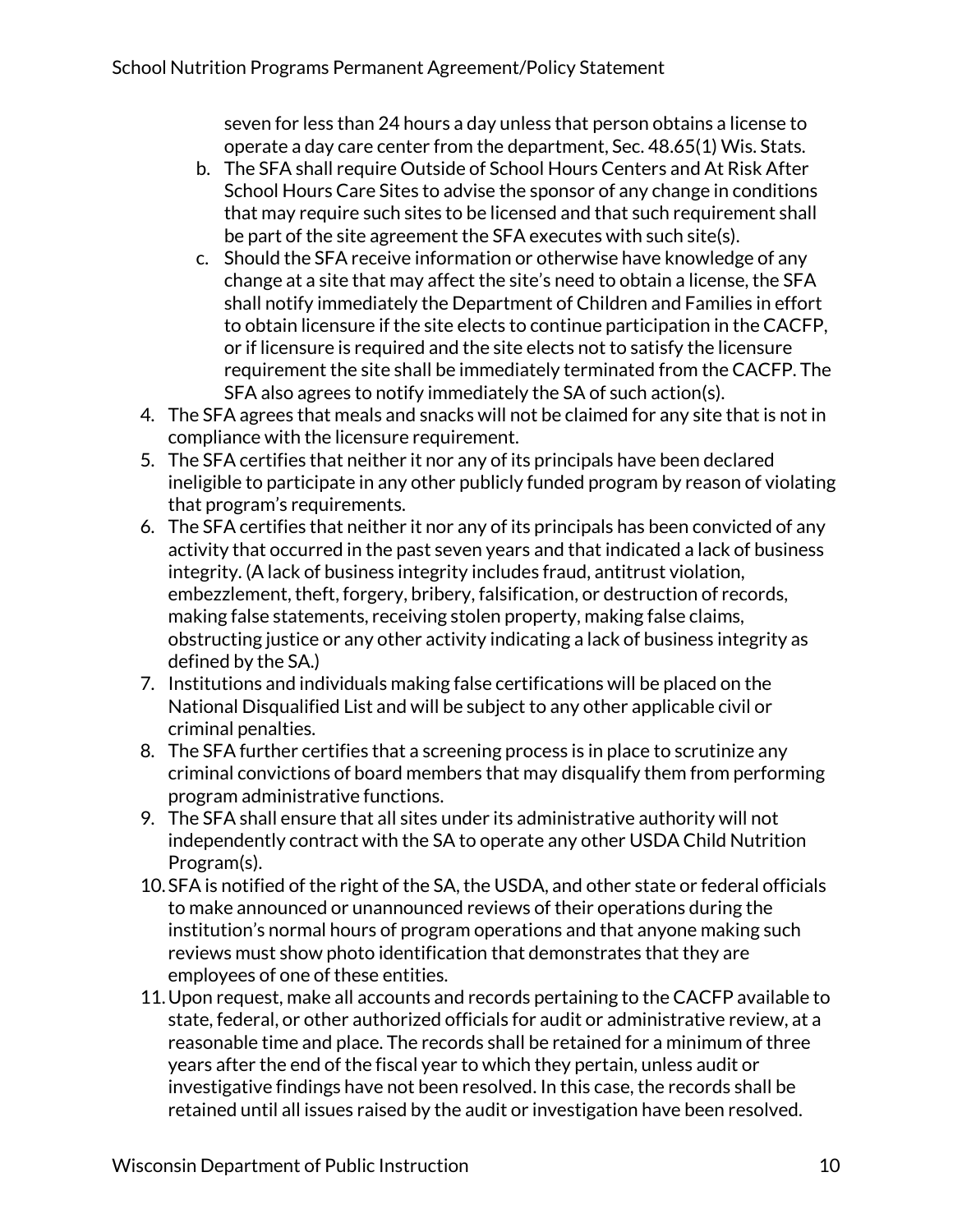12. Provide assurance that all participants are served the same meals and that there is no discrimination in the course of the food service. If there is a substantive change in this Policy Statement below, the SFA must notify the SA and provide a revised Policy Statement at the SA's request.

### **SFSP**

If participating in the SFSP, SFA will comply with all requirements of 7 CFR 225 – *Summer Food Service Program*.

- 1. Operate a nonprofit food service during the period that SFSP is offered, as follows:
	- o From May through September for children on school vacation.
	- o At any time of the year, in the case of sponsors administering the program under a continuous school calendar system.
	- o During the period from October through April, if the program serves an area affected by an unanticipated school closure due to a natural disaster, major building repairs, court orders relating to school safety or other issues, labormanagement disputes, or, when approved by SA, a similar cause.
- 2. Offer meals which meet the requirements and provisions in accordance with 7 CFR 225.16 during times designated as meal service periods by the sponsor, and offer the same meals to all children.
- 3. Serve meals without cost to all children.
- 4. Issue a free meal policy statement in accordance with 7 CFR 225.6(c).
- 5. Meet the training requirement for its administrative and site personnel, as required under 7 CFR 225.15(d)(1).
- 6. Claim reimbursement only for the type or types of meals specified in the Agreement and served without charge to children at approved sites during the approved meal service period. No permanent changes may be made in the serving time of any meal unless the changes are approved by SA.
- 7. Submit claims for reimbursement in accordance with procedures established by SA and those stated in 7 CFR 225.9.
- 8. Maintain proper sanitation and health standards in the storage, preparation, and service of food in conformance with all applicable state and local laws and regulations.
- 9. Accept and use, in quantities that may be efficiently utilized in the program, such foods as may be offered as a donation by the USDA.
- 10.Have access to facilities necessary for storing, preparing, and serving food.
- 11.Maintain a financial management system as prescribed by SA.
- 12.Maintain on file documentation of site visits and reviews in accordance with 7 CFR 225.15(d)(2) and (3).
- 13.Upon request, make all accounts and records pertaining to the SFSP available to state, federal, or other authorized officials for audit or administrative review, at a reasonable time and place. The records shall be retained for a minimum of three years after the end of the fiscal year to which they pertain, unless audit or investigative findings have not been resolved. In this case, the records shall be retained until all issues raised by the audit or investigation have been resolved.
- 14.Maintain children on site while meals are consumed.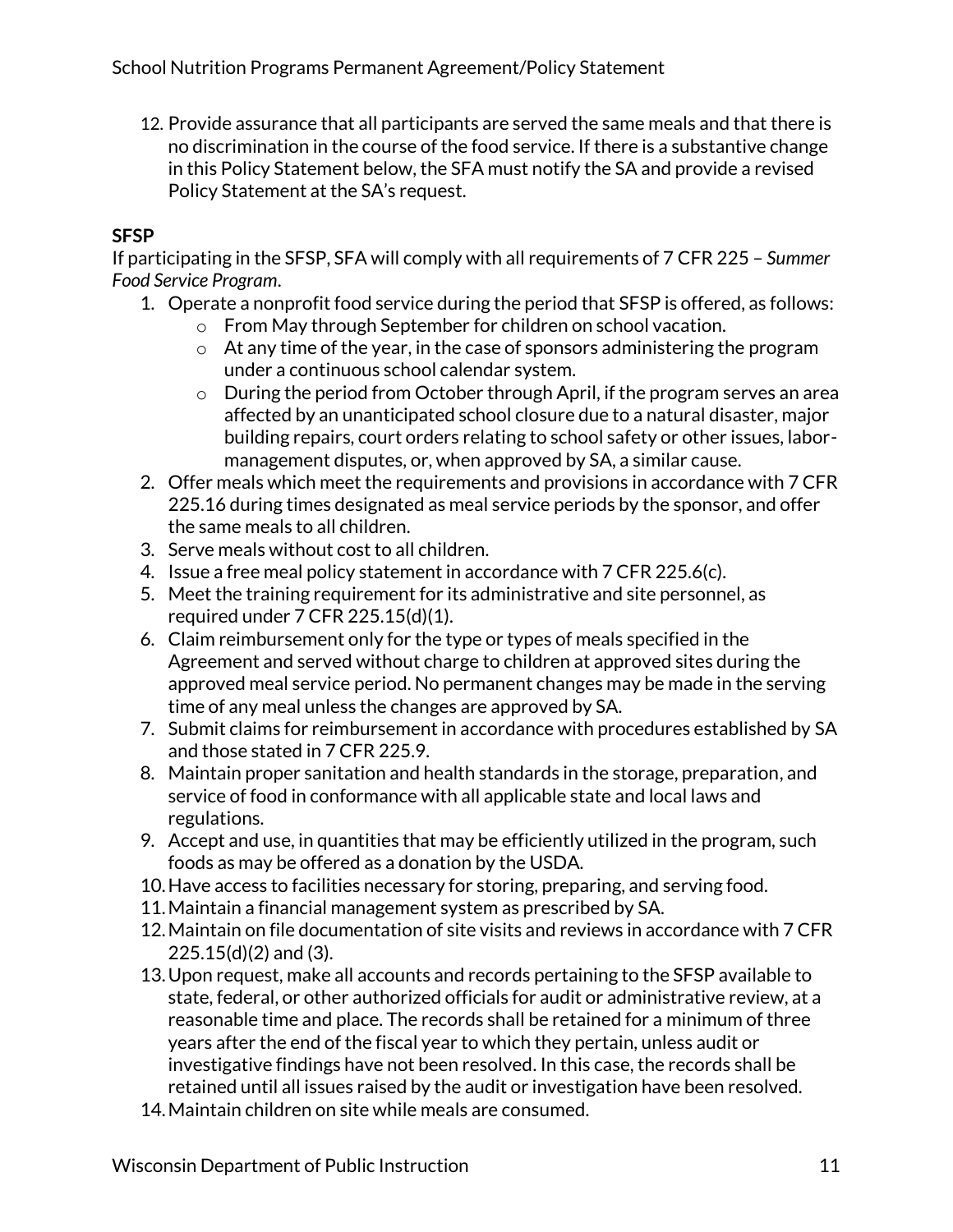- 15.Retain final financial and administrative responsibility for its program.
- 16.Provide assurance that all children are served the same meals at no charge and that there is no discrimination in the course of the food service. If there is a substantive change in this Policy Statement below, the SFA must notify the SA and provide a revised policy statement at the SA's request.

# **POLICY STATEMENT FOR FREE AND REDUCED-PRICE MEALS OR FREE MILK**

*\*\*Not applicable for CEP schools and RCCIs without day students. If participating in Provision 2, only applicable for the base year.*

The SFA accepts responsibility for providing free and reduced-price meals/snacks or free milk to eligible children. It assures the SA that the policy will be uniformly applied and implemented in all participating schools under its jurisdiction for the applicable Child Nutrition Program(s) covered by this Agreement:

In fulfilling these responsibilities, the SFA:

- A. Agrees to designate individuals (on the Online Contract) as *Determining Official (DO)* to review applications and make determinations of eligibility as named on the Policy Statement Renewal; as *Hearing Official (HO)* to hear complaints or appeals on application determination or verification process results and possible discrimination in the operations of the program; as *Verifying Official (VO)* to conduct the verification process including the selection of applications, notification of selection for verification, examination of materials submitted, and notification results; and as *Confirming Official* (CO) to conduct review of the information on applications selected for verification to determine that the correct determination was initially made. Such officials(s) will use the criteria outlined in this policy to determine which individual children are eligible for free and reduced-price meals or free milk.
- B. Agrees to serve meals/snacks free or at a reduced-price and free milk, as applicable, to children from households whose income is at or below the family size income scale of the published USDA Income Eligibility Guidelines for the current school year.
- C. Agrees to develop and distribute to each child's parent(s) or guardian a letter on how to apply for school meal benefits, including frequently asked questions. In addition, an application form for free and reduced-price meals or free milk shall be distributed with the parent letter at or about the beginning of each school year or whenever there is a change in eligibility criteria. SFAs using an online application need to notify households how to access the online application to apply for benefits and explain how to obtain and submit a household application if they do not have access to a computer. The letter to parents with the free and reduced-price meal application attachment shall have only the income eligibility guidelines for reduced-price meals with an explanation that households with incomes at or below the reduced-price guidelines may be eligible for either free or reduced-price meals. The letter to parents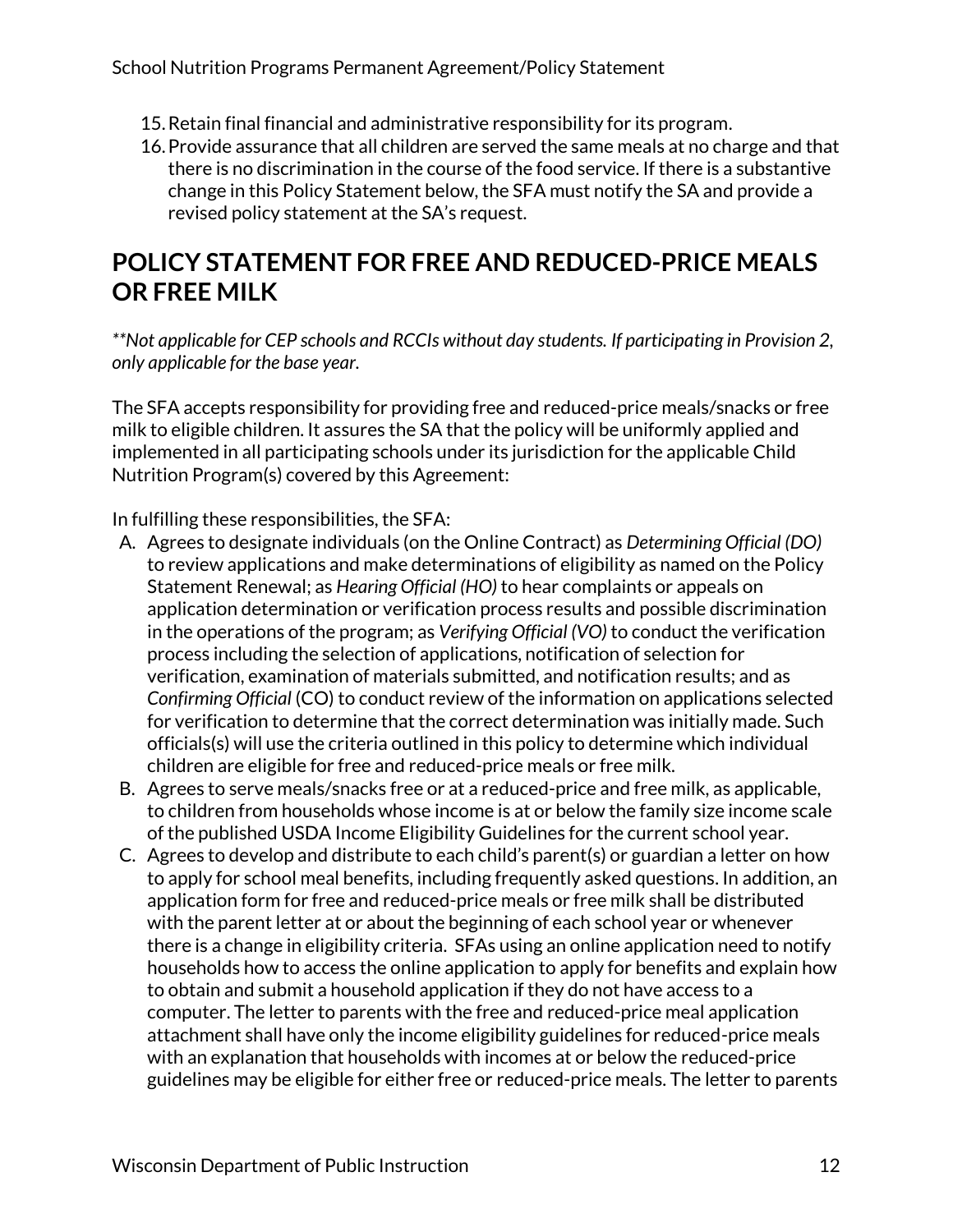of half-day students in schools participating in the Special Milk Program shall have only the income eligibility guidelines for free milk.

- 1. Interested parents or guardians are responsible for filling out the application and returning it to the school for review. Such applications and documentation of determinations made will be maintained for a period of three years after submission of the final claim for reimbursement for the fiscal year unless there is an audit finding that has not been resolved. In this case, the records shall be retained beyond the three-year period as long as required for the resolution of the issues raised by the audit.
- 2. Applications must only require the last four digits of the parent's or guardian's Social Security number. Parents and guardians are eligible to apply for benefits even if they do not have a Social Security Number. If no adult household members have a Social Security Number, leave this space blank and mark the box labeled "Check if no SSN".
- 3. Applications may be filed at any time during the year. Parents or guardians enrolling a child in a school for the first time shall be supplied with appropriate meal or milk application materials regardless of the time of year the child is registered. If a child transfers from one school to another under the jurisdiction of the same SFA, his/her eligibility for free or reduced-price meals or free milk will be transferred to and honored by the receiving school.
- 4. Parents or guardians will be promptly notified of the acceptance or denial of their application(s).
- 5. The SFA agrees to complete a full Direct Certification run, including total student enrollment with access to the Child Nutrition Programs (NSLP, SBP, SSO, or SMP), no less than three times per school year (except if participating in one of the Special Provisions): at or around the beginning of the school year, three months after initial effort, and six months after the initial effort.
- 6. The SFA agrees to complete a Direct Certification run on or near April 1, annually, including total student enrollment with access to NSLP or SBP for Community Eligibility Provision (CEP) notification purposes.
- 7. SFAs participating in CEP or Provision 2 agree to annually run direct certification in October for the CEP or Provision 2 schools for the Special Provision Match and report to the SNT by November 15.
- 8. Parents of students determined through Direct Certification to be eligible for free or reduced-price meals shall be notified using the prototype letter provided by the SA.
- 9. Children that are under the legal responsibility of a foster care agency or court are eligible for free meal benefits, regardless of income. Foster children may be certified as eligible through the Direct Certification process, on a household application, or with proper documentation from local or state placement agencies. Households with foster children and non-foster children may include the foster child as a household member, as well as any personal income available to the foster child, on the same application that includes their nonfoster children. If the foster family is not eligible for free or reduced-price meal benefits, this does not prevent a foster child from receiving free meal benefits.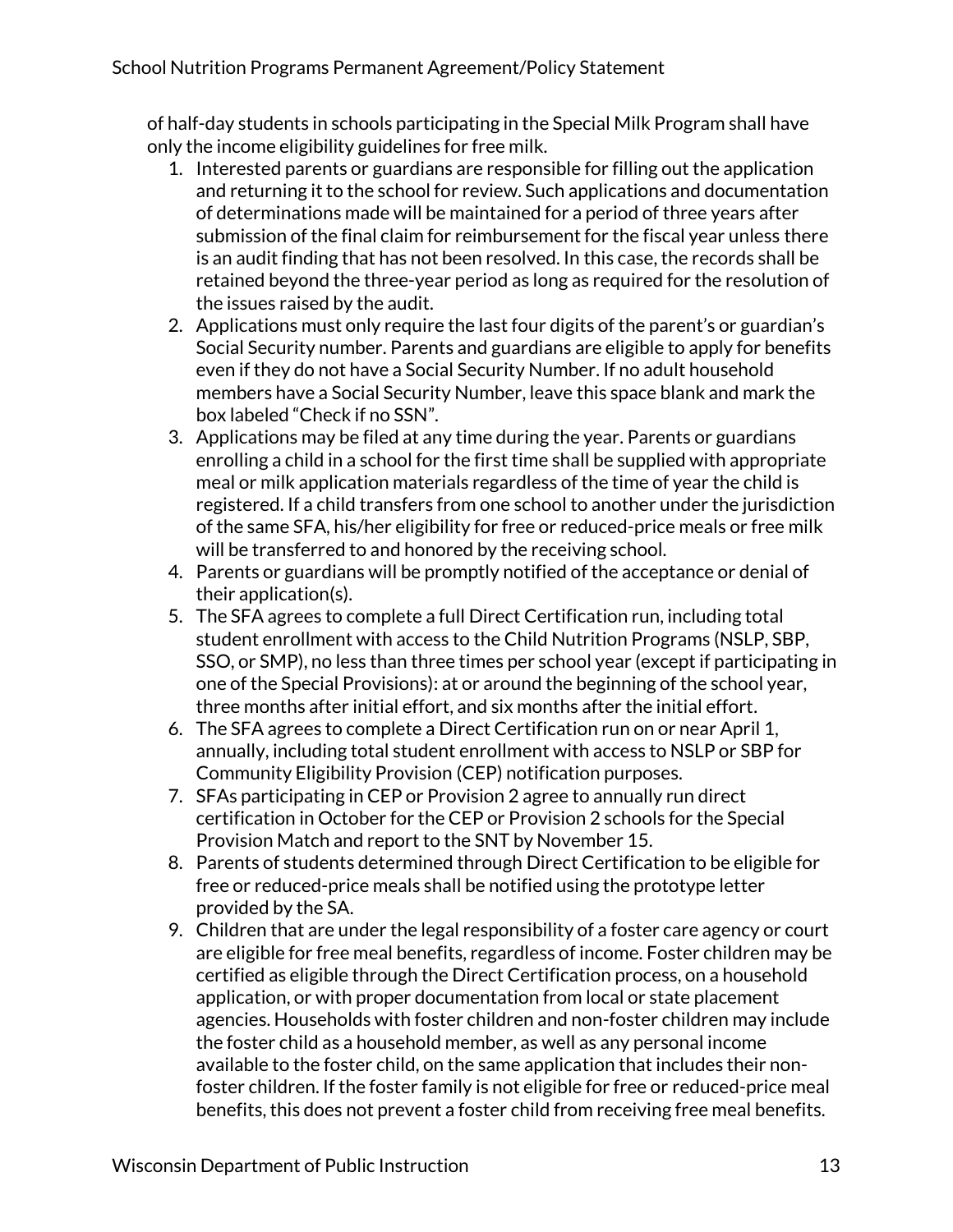- 10.The SFA agrees to communicate meal benefits with households of children deemed as categorically eligible under "Other Source Categorically Eligible" after the liaison has indicated the child qualifies as migrant, homeless or runaway.
- 11.When an application is rejected, parents or guardians will be provided written notification which shall include:
	- a. the reason for the denial of benefits, e.g., income in excess of allowable limits or incomplete application.
	- b. notification of the right to appeal.
	- c. instructions on how to appeal.
	- d. a statement reminding parents that they may re-apply for free and reduced-price benefits at any time during the school year; and
	- e. the reasons for ineligibility shall be properly documented and retained on file at the SFA level.
- D. Agrees to establish a procedure to collect money from children who pay for their meals/snacks or milk and to account for the number of free, reduced-price, and full price meals/snacks and free and full price milk served (as selected on the online contract), all in a way that prevents the overt identification of the children receiving free or reduced-price meals or milk.
- E. Agrees to prevent overt identification of the children receiving free or reduced-price meals/snacks or free milk if the SFA is selling competitive foods during a meal service.
- F. Agrees to take all actions, as in accordance with 7 CFR 245.6 (f-k), that are necessary to ensure compliance to prevent disclosure of confidential information of children eligible to receive free and reduced-price meals or free milk which include:
	- 1. The names of children shall not be published, posted, or announced in any manner.
	- 2. There shall be no overt identification of any of the children by the use of special tokens or tickets or by any other means.
	- 3. The children shall not be required to work for their meals or milk.
	- 4. The children shall not be required to use a separate dining area, go through a separate serving line, enter the dining area through a separate entrance or consume their meals or milk at a different time.
	- 5. When more than one lunch/snack or breakfast or type of milk is offered which meets the requirements in accordance with 7 CFR 210.10 and 7 CFR 220.8 or the definition of *milk* in 7 CFR 215.2, the children shall have the same choice of meals/snacks or milk that is available to those children who pay the full price for their meal or milk.
- G. Agrees that there will be no physical segregation of, nor any other discrimination against, any child because of his/her inability to pay the full price of the meal or milk.
- H. Agrees that, in the operation of school nutrition programs, no child shall be discriminated against because of race, sex, color, national origin, age, or disability (except as permitted through an approved waiver as per USDA Policy Memorandum SP 31-2015, titled *Guidance on Prohibition of Separation by Gender during Child Nutrition Program Meal Service*).
- I. Agrees to establish and use a fair hearing procedure as prescribed by the SA.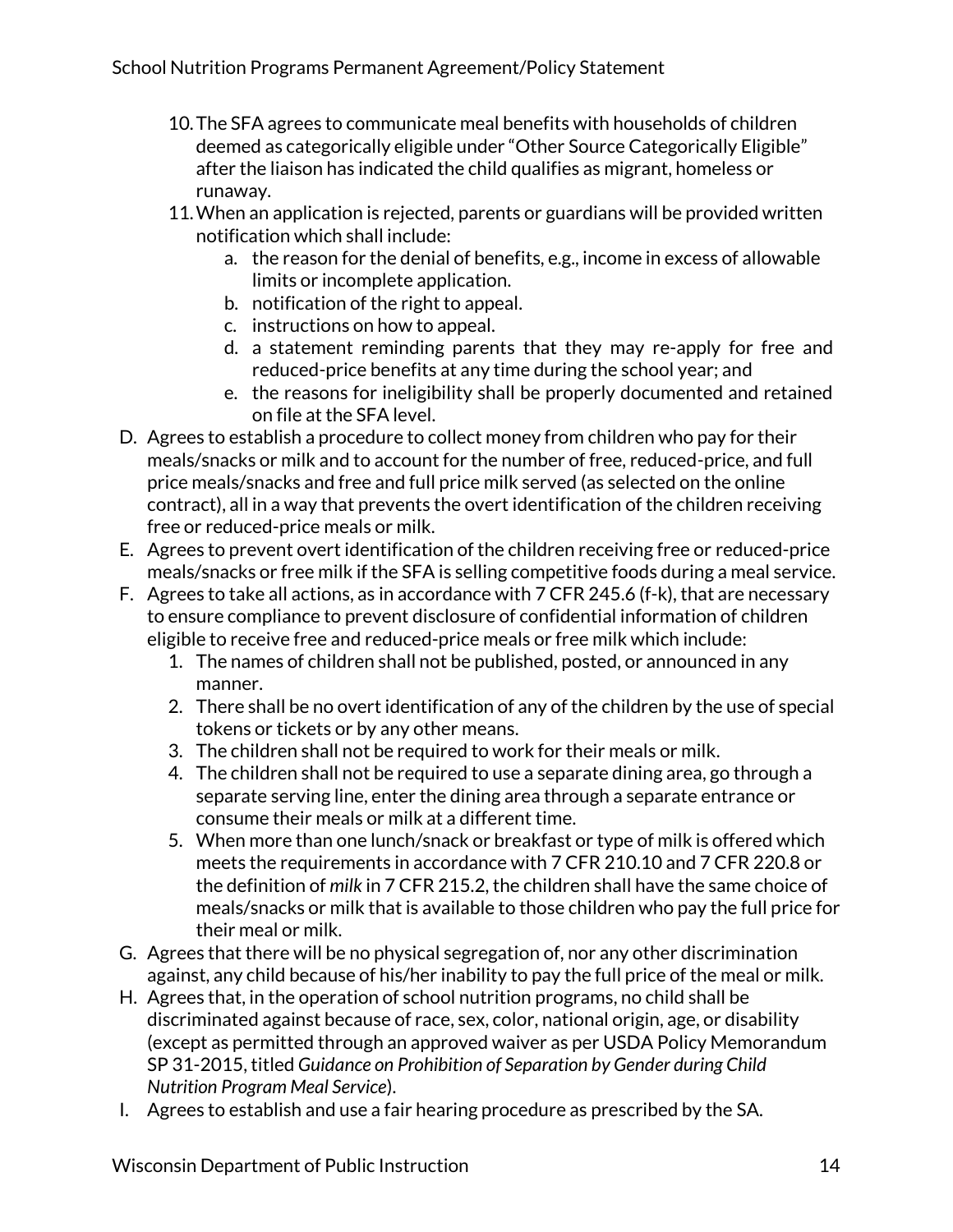#### School Nutrition Programs Permanent Agreement/Policy Statement

- J. Agrees to set reduced-price charges for lunch, breakfast, and snacks at or below the maximum reduced-price allowed by regulations.
- K. Agrees to submit to the SA any alterations to the annual prototype free and reducedpriced meal application before implementation. This includes paper, electronic and software generated application forms. Such changes will be effective only upon SA approval. Software generated applications are approved by the SA annually, prior to the upcoming school year.
- L. Agrees to verify eligibility for free and reduced-price meals in accordance with program regulations and maintain records as follows:
	- 1. a summary of the verification efforts including the selection process.
	- 2. the total number of applications on file on October 1.
	- 3. the number of applications verified.
	- 4. documentation of each application verified and the results.
	- 5. documentation of verification results on or before November 15; and
	- 6. documentation of submission of results of verification to SA on or before February 1.

Records regarding these requirements will be available for monitoring by SA as part of its supervisory assistance monitoring and verification efforts.

- M. Agrees to submit a public release containing both the free and reduced-price eligibility guidelines and all other information outlined in the parent letter, to the local news media, local unemployment offices, grassroots organizations and major employers contemplating or experiencing large layoffs.
- N. Agrees to submit accurate data, if applying for participation in either Provision 2 or the Community Eligibility Provision, to be used to establish claiming percentages for each participating school, in a timely fashion.
- O. Agrees to have a system in place to identify language needs of families, to ensure that there are no barriers for participation in the USDA Child Nutrition Programs for Limited English Proficient (LEP) families. SFAs can use the information gained through the Home Language Survey conducted during the school enrollment process to identify the language used by households. /SFAs are required to communicate with parents and guardians in a language they can understand throughout the certification and verification processes.
- P. An annual copy of the following documents (along with applicable translations for Wisconsin) can be found on the SA website a[t https://dpi.wi.gov/school](https://dpi.wi.gov/school-nutrition/program-requirements/free-reduced-meal-eligibility)[nutrition/program-requirements/free-reduced-meal-eligibility](https://dpi.wi.gov/school-nutrition/program-requirements/free-reduced-meal-eligibility) and https://dpi.wi.gov/school-nutrition/program-requirements/verification .
	- 1. Free and Reduced-Price School Meal Application
	- 2. Letter to Households
	- 3. Press Release
	- 4. Notice to Households of Approval or Denial of Benefits,
	- 5. Notice to Households of Selection for Verification
	- 6. Notice to Households of Adverse Action due to Verification process
	- 7. Notice of Eligibility Based on Direct Certification